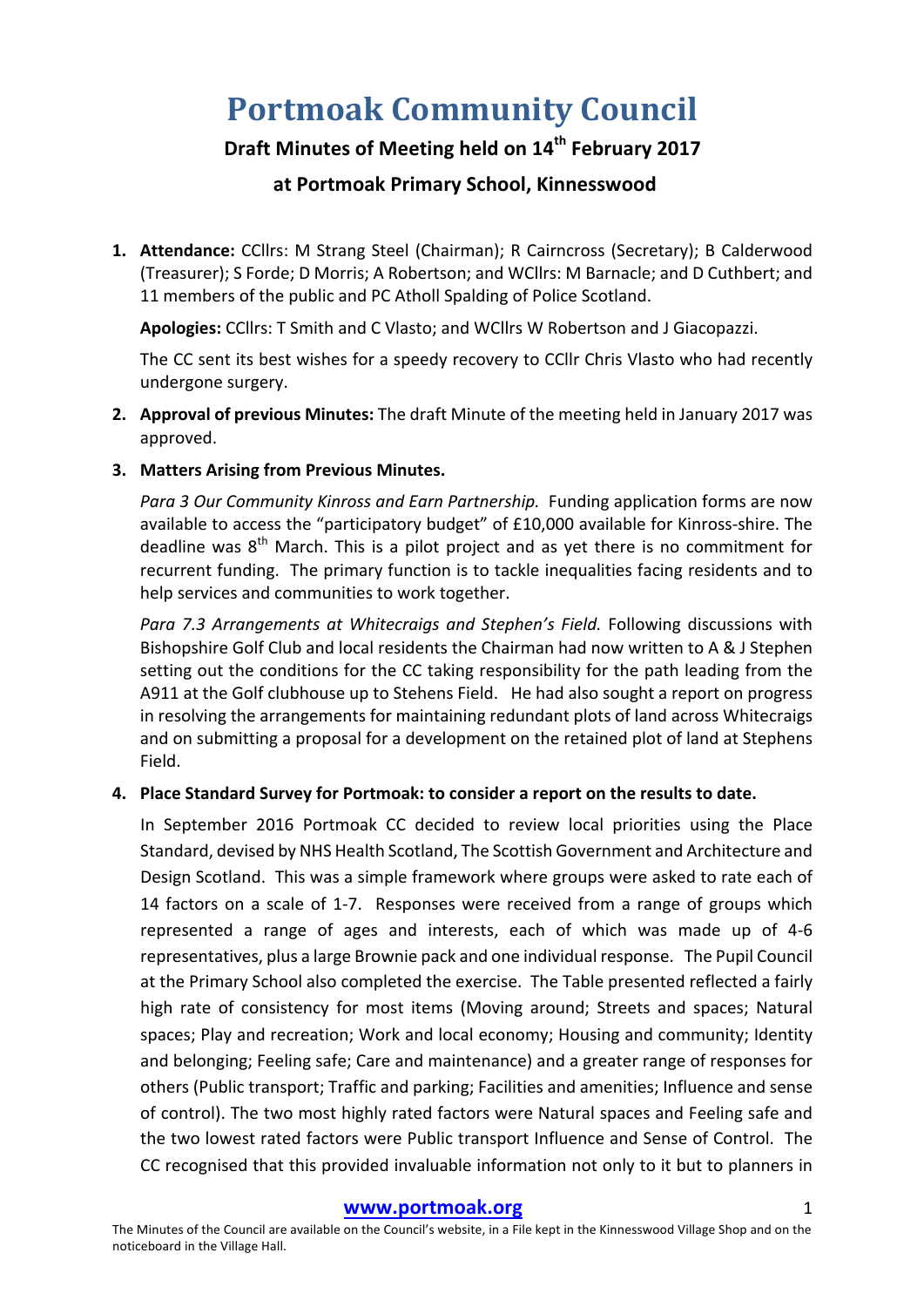Perth and Kinross Council and other groups. Once the final version has been confirmed it will be shared with PKC and other groups and used to support the CC's case for improving Portmoak. The report will be filed in due course on the CC's website. The CC wished to thank all who participated in the survey and who made it possible.

## **5. Kinnesswood:**

- 1. Re-siting the recycling provision in light of the closure of the Lomond Inn facility. In preparation for a meeting with interested parties WCllr M Barnacle had confirmed that there were significant reservations about re-siting this facility near to or within car park area close to the School. The preferred way ahead was for a CCllr to join with PKC officers as they examined further options for a site around Kinnesswood. The CC would contact PKC and recommend that CCllr D Morris participate in this visit.
- 2. *Car parking in the immediate vicinity of the school.* Prior to a formal consultation on the matter the CC had been asked by PKC for its thoughts on proposals to limit parking on the access roads to and in the immediate vicinity of the school. It confirmed that:
	- a) the proposed solution should be permanent and not just for an hour when the school opens and closes (large and emergency vehicles require access at all times); and that
	- b) restricted parking areas must include the stretch on the left hand side of Buchan Avenue approaching the School and immediately opposite the sharp right hand turn leading to the car park.

WCllr Barnacle was thanked for his help. The CC would write to PKC confirming these views.

## **6. Reports**

6.1 **Police**: The CC welcomed PC Atholl Spalding. New community policing arrangements had been introduced. The Kinross Community Team is led by Community Sergeant Nichola Forrester along with Constables Dougie Stapleton and Atholl Spalding. This arrangement will allow locally based community officers to be visible in the area and to engage with the community. The Team had had a wealth experience of community policing and knew the Kinross-shire area well. They had a number of responsibilities focussed on activities within the community. They can be contacted direct by telephoning 101 or via their email as taysidekinross-shireCPT@Scotland.pnn.police.uk. While there was no front desk provision the Kinross police station was manned  $24/7$ . A recent search for a missing person had drawn on the local knowledge of the Team. Agricultural related incidents including sheep worrying and and the theft of quad bikes were a concern. There would shortly be one of several rural crime events to explore preventive strategies. The problems of linking intelligence on road traffic incidents to road safety planning had yet to be resolved. PC Spalding was thanked for his helpful presentation. The CC also noted that the Local Policing Plan (2017-2020) had just been released for early comment. The Area Commander Bulletins of  $26<sup>th</sup>$  January,  $2<sup>nd</sup>$  February and  $9<sup>th</sup>$  February were noted.

6.2 **Treasurer**: The General Account at the end of January was £389.27 while the Michael Bruce Way account was £739.62 giving a total of funds on hand of £1,128.89.

## 6.3 **Planning**:

1. *New applications:*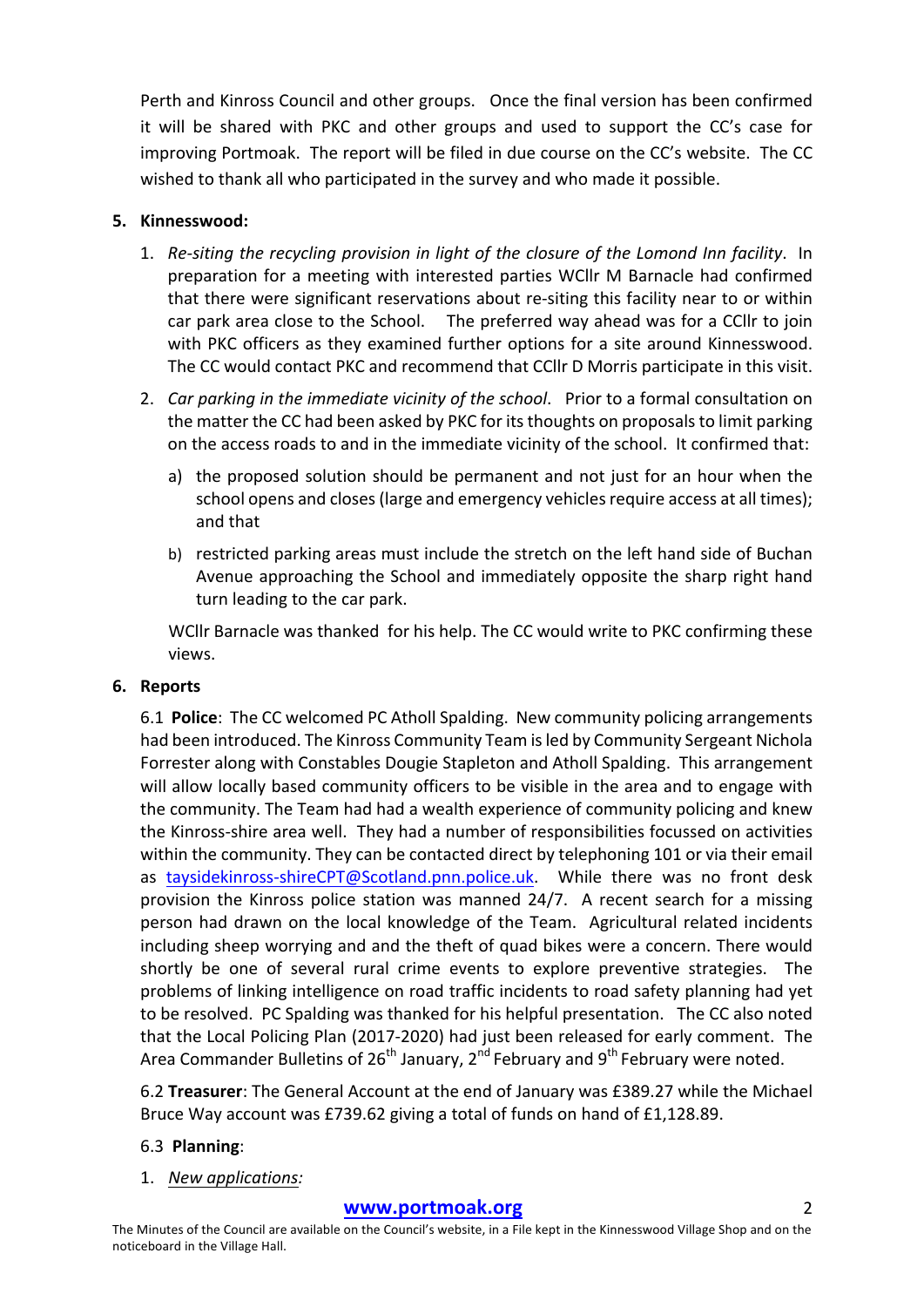- *c*) 16/02228/FLL RSPB Vane Farm Nature Centre: Construction of an underpass. The CC would write in support of this proposal.
- d) 16/02204 FLL Carraigen by Leslie, Change of use of garage to dwelling house. No comment.
- *e*) 16/02243/FLL Scottish Gliding Union, Erection of a staff facility building. No comment.
- *f) 17/00188/PN Vane Farm, Proposed use of land for Kinross Agricultural Show.* No comment.
- *g)* 17/00028/FLL Learig Sandy Lane Scotlandwell, Installation of flue. No comment.
- *h)* 17/00142/FLL Land at Chalet, Lochend Farm, Erection of a dwelling house. No comment.

The CC had been advised of a Proposal of Application Notice: Erection of Holiday Park, Visitor Centre (Ancillary Café/Restaurant with commercial space) and supporting recreational infrastructure, Land at Burleigh Sands. It would respond in due course.

- *2. Progress with Developments:*
- a) Westfield Restoration and Regeneration Project, Fife (16/03661/EIA). The CC had submitted a response to Fife Council which could be seen on the CC website. It noted a supportive response from PKC which could be viewed on the Fife Council website. It thanked our four ward councillors for enabling a joint meeting with the senior planning officers from both Fife and PKC. Although details were not known Fife Council had signalled that a further consultation was planned.
- b) *Former Lomond Inn.* Formal consent for this development to proceed awaited preparation and settlement of the related Section 75 order.
- c) *Glenlomond.* No progress to note. Formal consent for this development to proceed was awaited.

6.4 **Roads**: The CC had just received a formal response to its letter of  $7<sup>th</sup>$  December to Jim Valentine, PKC Deputy Chief Executive, concerning traffic flows through Portmoak. The CC will now consider the response and the comments made on the low cost specific solutions it had presented.

6.5 **Paths**: No report.

**7. P&KC Ward Cllr Reports:** WCllrs reported that, following additional funding from the Scottish Government, budgets for the forthcoming year were being reviewed and should be finalised on the 22<sup>nd</sup> February. WCllrs had sought further support for the hard pressed Road Safety Team. Current consultation on the Future of the Scottish Planning System was noted and the CC's commitment to respond confirmed. Although CC speed restrictions on the B9097 had been refused by PKC WCllr Barnacle would pursue the matter further. It was understood that the matter of the disputed visibility splay at Kilmagadwood had been resolved.

#### 8. Matters previously notified to the Secretary plus matters raised from the floor:

- 1. *Devil's Burden Race*. The Chairman with CCllrs A Robertson and D Morris will meet shortly with representatives of Fife Athletic to discuss toilet and car parking provisions and specific routing on the approach to Kinnesswood.
- 2. *Airspace change programme at Edinburgh Airport*. The CC had noted that in a second consultation the descent pathway would be routed away from the Loch Leven area.